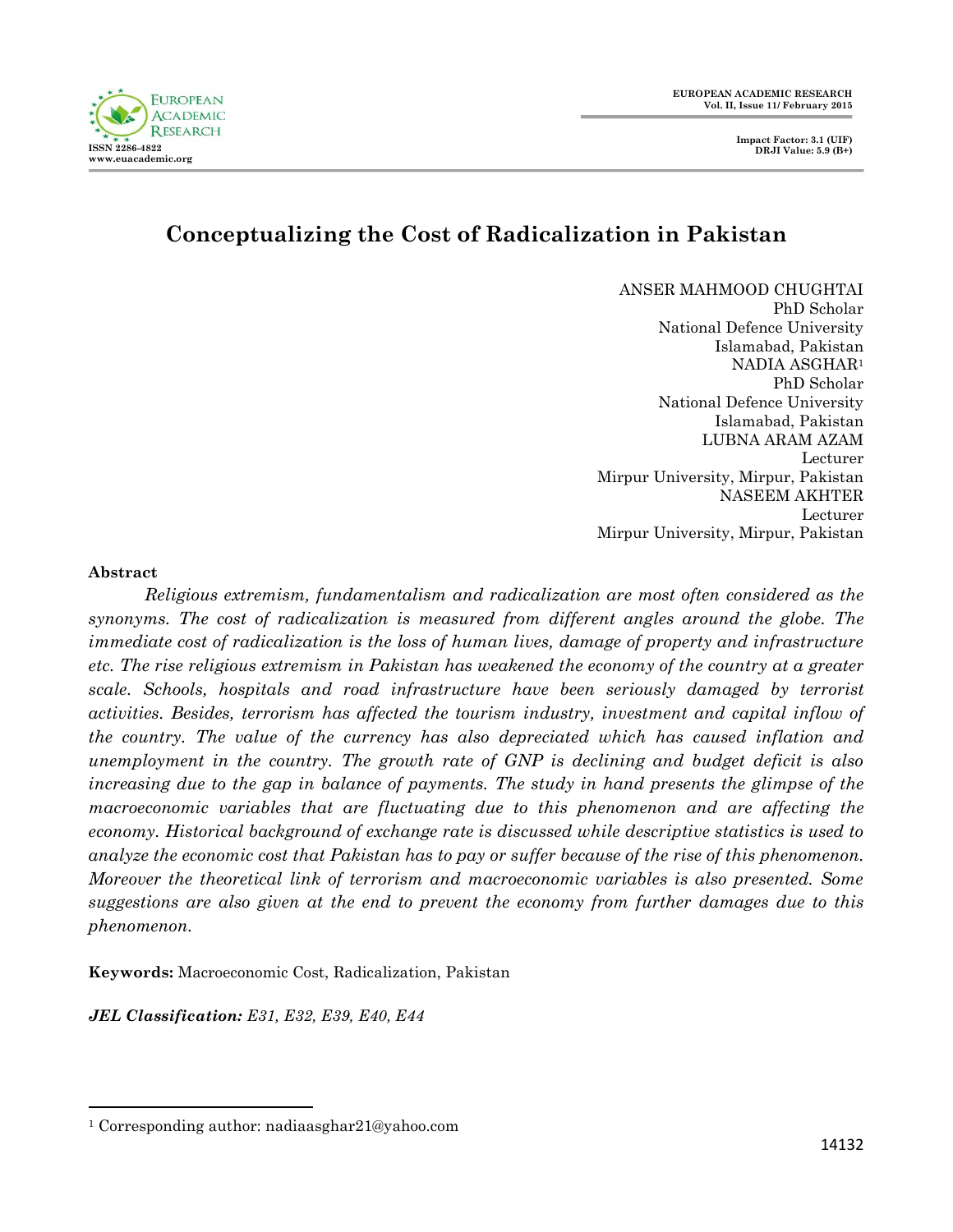### **Introduction**

The phenomenon of religious extremism and radicalization has turned itself into very bad shape and has become a great global threat. 9/11 was the major tragic activity that brought this phenomenon into limelight. Despite serious efforts to curb it worldwide through the utilization of each and every resource, terrorist groups organized themselves on modern lines and developed the links to each other for exchanging illegal weapons, trainings and information and kept on doing illegal activities. Pakistan is also one of the major victims of these terroristic acts that have changed the social, political and economic scenario of the country. The economy of Pakistan is suffering a great loss because of this phenomenon. War in 21st century has become economic instead of weapons. Extremist groups are doing activities in different parts of the country destroying the infrastructure and creating threats and insecurities. All these activities have worse and negative effect on the economy of the country. This paper highlights how the phenomenon of radicalization has weakened the economy of country. Pakistan is paying the direct and indirect costs because of this phenomenon and it has become the major obstacle against sustainable development of the country.

### **Literature Review**

Arize (1996) suggests that uncertainty in exchange rate reduces the volume of trade. Due to high volatility in exchange rate, growth of trade flows becomes slow down due to uncertainty about future profits. He concludes that fluctuations in exchange rate adversely affect the international trade. It is because of the fluctuations in exchange rate may disturb other major macroeconomic variables and the whole economy as well.

Zhou (1996) concludes that interest rate is one of the major factors which causes volatility in exchange rate. He says that the investors prefer to invest in those countries in which there is high interest rate with almost zero or near to zero inflation. Due to illusion of money people are less conscious about the real interest rate. So high interest rate or rate of return can prevent the investment to fly from the country, it makes the currency and exchange rate stable in the economy.

Baak et. al. (2002) conclude that exchange rate has a significant role in economic development of the country and due to volatility in exchange rate imports and exports of the country adversely effect.

Aizenman (2007) analyzes that exchange rate can affect the rate of return on assets because due to depreciation in currency real rate of return may be reduced. Consequently, investors avoid investing in such countries in which exchange rate fluctuations are common.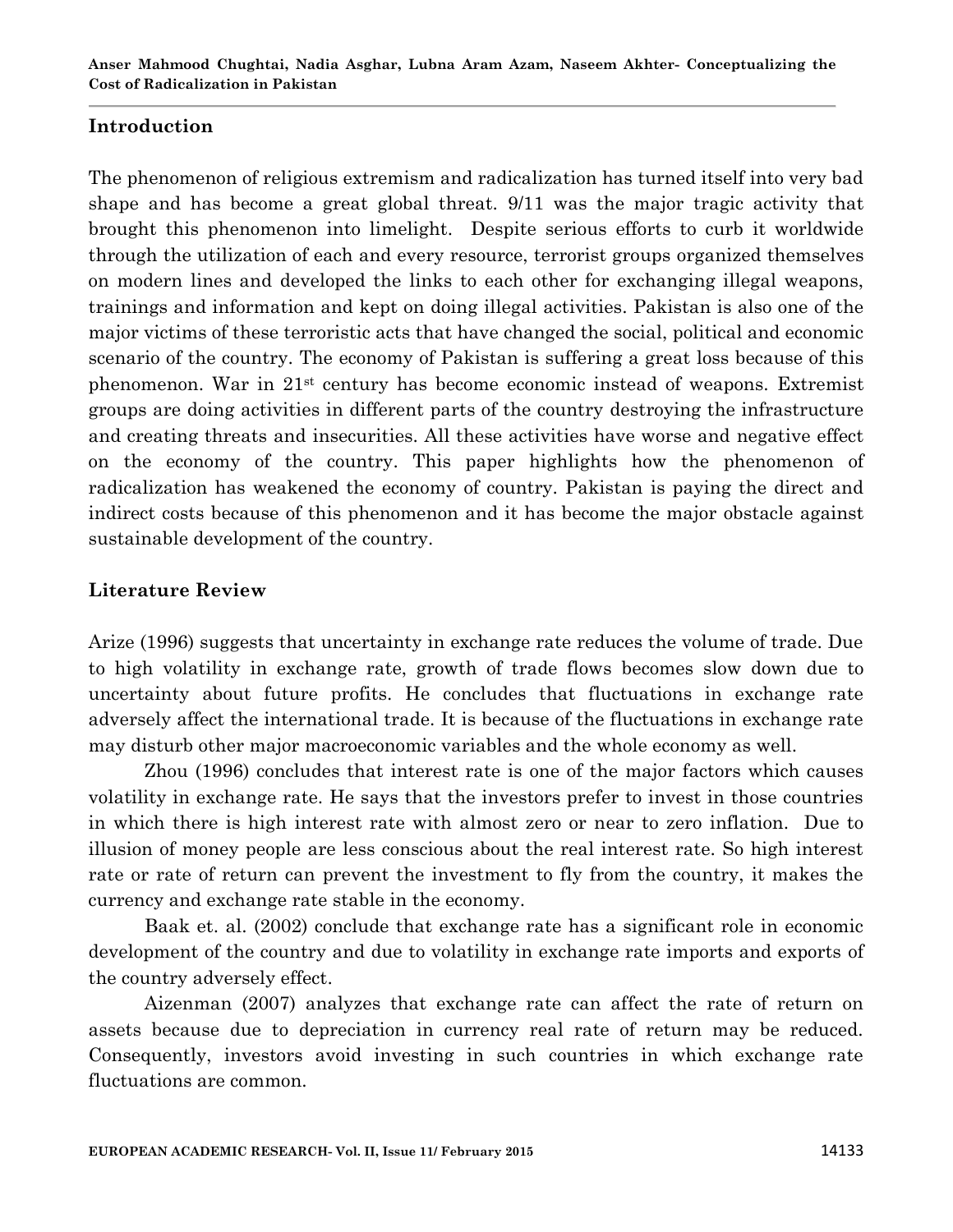Jincai (2007) analyses that macro economic variables are so closely correlated to each other that a swing in one variable disturb the all others. Sometimes, it becomes difficult to find out that which cause is disturbing the other. However, exchange rate is a sensitive and significant variable that can cause disequilibrium. A little flux in exchange rate makes the people conscious and their trust on economy tremble. He concludes that people are much sensitive towards their interest. And volatility in exchange rate can cut the interest rate that leads to decrease in investment.

### **Objectives**

- $\triangleright$  To find out the economic cost of extremist acts by terrorist groups in Pakistan
- $\triangleright$  To find out the effect of religious extremism on macroeconomic variables (Exchange Rate, Inflation, Investment, Capital Inflow and Out Flow, Net Exports, GNP)
- $\triangleright$  To suggest future implications

## **Problem Statement**

The phenomenon of radicalization has not only affected the infrastructure but also has weakened the other macroeconomic variables of economy like Exchange Rate, Inflation, Investment, Capital Inflow and Out Flow, Net Exports and GNP of the country. All these variables have strong association to economy. In this paper it is highlighted that how radicalization in Pakistan is affecting these variables and hence to economy of the country. Pakistan may save billion of dollars annually if peace is maintained in the country.

### **Hypothesis**

H0: Terrorism in Pakistan has no effect on macroeconomic variables of the country H1: Terrorism has great effect on macroeconomic variables of the country.

### **Islam & Terrorism**

Islam as a religion is not only for the Muslims but also for the whole mankind. Islam teaches us to respect the beliefs of others. There is no space of terrorism or extremism in Islam.

As in Qur'an ALLAH Almighty says: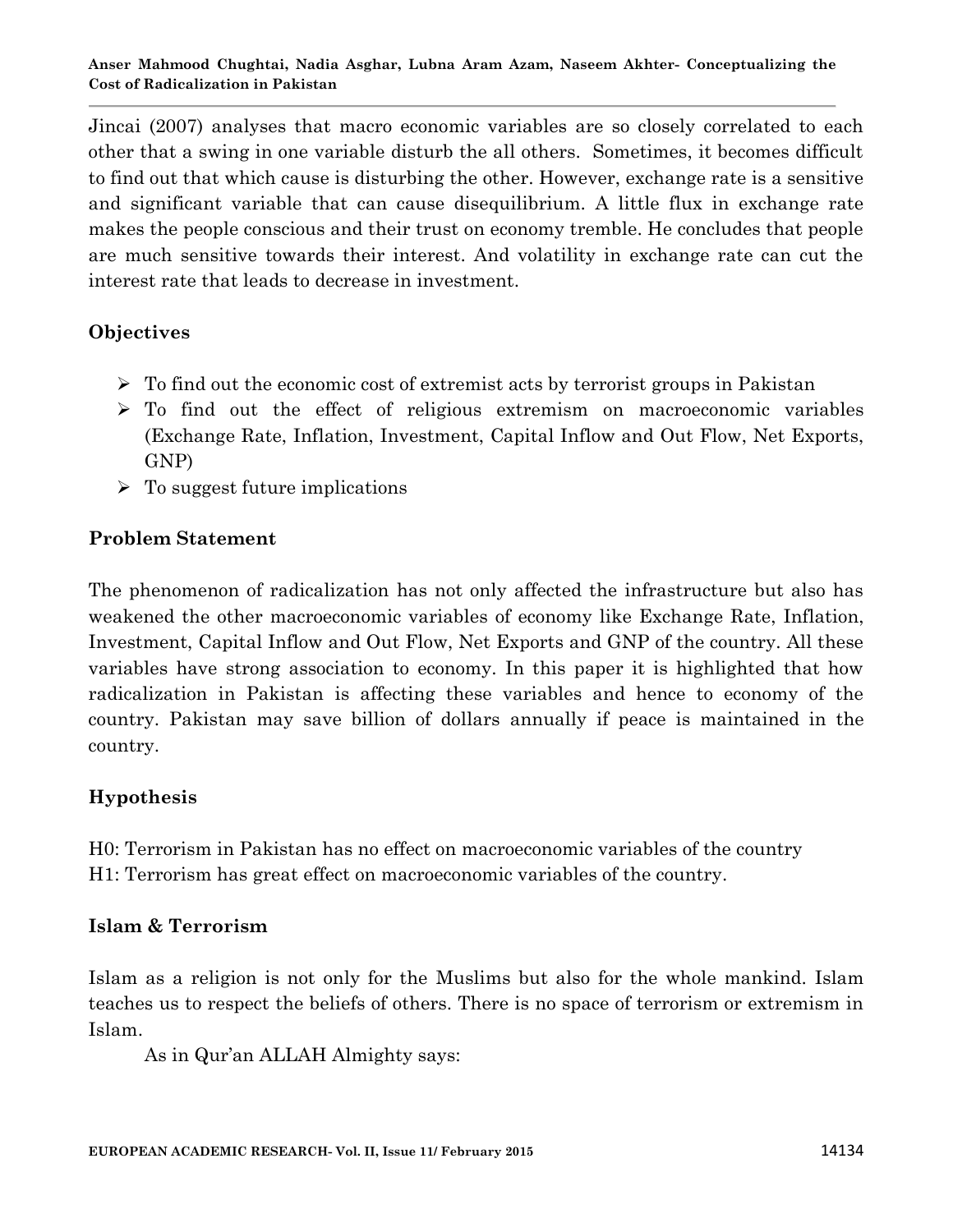"if any one slew a person - unless it be for murder or for spreading mischief in the land - it would be as if he slew the whole people: and if any one saved a life, it would be as if he saved the life of the whole people" (Al-Ma'idah 5: 32)

The Holy Prophet (PBUH) said:

 $\overline{a}$ 

"Do not kill any child, any woman, or any elder or sick person." (Sunan Abu Dawud)

"Do not practice treachery or mutilation. Do not uproot or burn palms or cut down fruitful trees. Do not slaughter a sheep or a cow or a camel, except for food." (Al-Muwatta)

"Do not kill the monks in monasteries, and do not kill those sitting in places of worship. (Musnad Ahmad Ibn Hanbal)

"Do not destroy the villages and towns, do not spoil the cultivated fields and gardens, and do not slaughter the cattle." (Sahih Bukhari; Sunan Abu Dawud)

The Quranic Injunctions and the Sunnah/Hadiths<sup>2</sup> of the Holy Prophet (PBUH) completely negate the concept of violent Islam. It is clear stated that Islam does not allow aggression or violence. It is the religion of peace and justice and believes in equality, patience and tolerance.

### **Economy of Pakistan and the Phenomenon of Radicalization**

Economy of Pakistan is adversely affected by the rise of extremism in the country. The major effect is on inflation, capital flight, investment, money demand & supply etc. These are the major variables that are considered the life of the economy. GDP and GNP ratio is also affected because currency is being depreciated every year. Graph of GDP growth rate is given below which indicates that growth rate in the country remains in consistent. Future growth is forecast by applying the forecasting model on the basis of certain assumptions like no war or emergency condition in the country.

**EUROPEAN ACADEMIC RESEARCH- Vol. II, Issue 11/ February 2015** 14135 2 *Hadith or Sunnah: It is the second major source of Islamic Law after Quran which is the first and foremost source*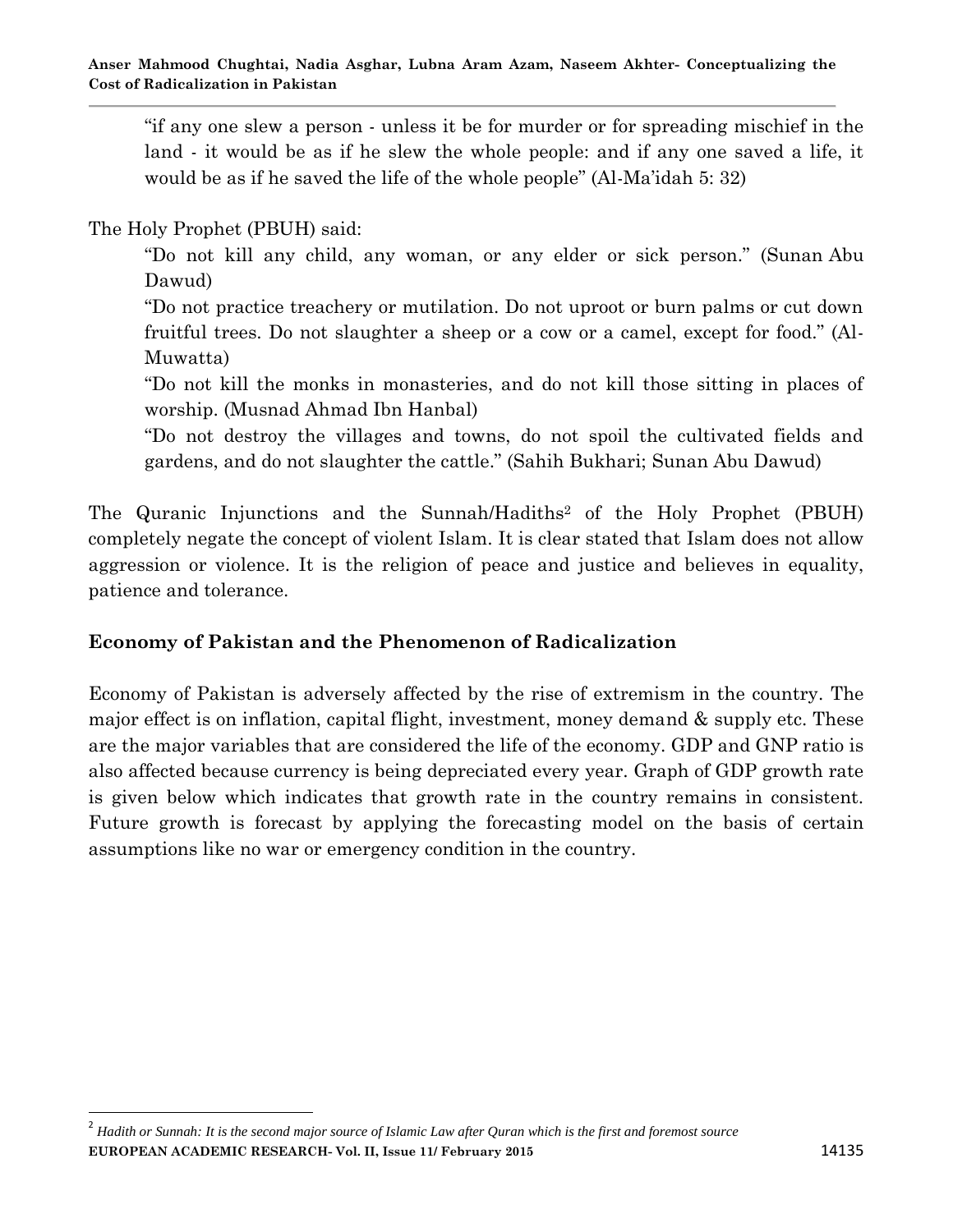**Anser Mahmood Chughtai, Nadia Asghar, Lubna Aram Azam, Naseem Akhter- Conceptualizing the Cost of Radicalization in Pakistan**

### **Figure No.1**



Source: http://www.tradingeconomics.com/pakistan/gdp-growth

### **Figure. No.2**

According to Worldwide Governance Indicators (WGI) report highly Terrorism affected Economies are as follows.

| <b>RANK</b>    | <b>COUNTRY</b> | <b>GTI SCORE</b> |
|----------------|----------------|------------------|
| 1              | Iraq           | 9.56             |
| $\overline{2}$ | Pakistan       | 9.05             |
| 3              | Afghanistan    | 8.67             |
| $\overline{4}$ | India          | 8.15             |
| 5              | Yemen          | 7.30             |
| 6              | Somalia        | 7.24             |
| $\overline{7}$ | Nigeria        | 7.24             |
| 8              | Thailand       | 7.09             |
| 9              | Russia         | 7.07             |
| 10             | Philippines    | 6.80             |

Source*: http://reliefweb.int/sites/reliefweb.int/files/resources/2012-Global-Terrorism-Index-Report.*

Pakistan is a part of war on terror since 2001. Despite Pakistan's active participation against extremism and a major ally of War on Terror almost 20076 citizens and 6076 security personnel have lost their lives so far. Apart from destruction of infrastructure \$67.93 billion direct economic lose is estimated. Millions of people displaced due to military operations against these groups.<sup>3</sup>

This phenomenon in religious garb has spoiled the soft image of the country in the world. Investors are afraid and not ready to invest in Pakistan. To fulfill the expenditures government is borrowing from different international agencies and resultantly putting the nation into more debts. Much intense effect of radicalization results the following:

- Decline in Foreign Investments
- $\triangleright$  Internal Displaced People (IDP)

**EUROPEAN ACADEMIC RESEARCH- Vol. II, Issue 11/ February 2015** 14136 3 *http://www.satp.org/satporgtp/countries/pakistan/database/casualties.htm*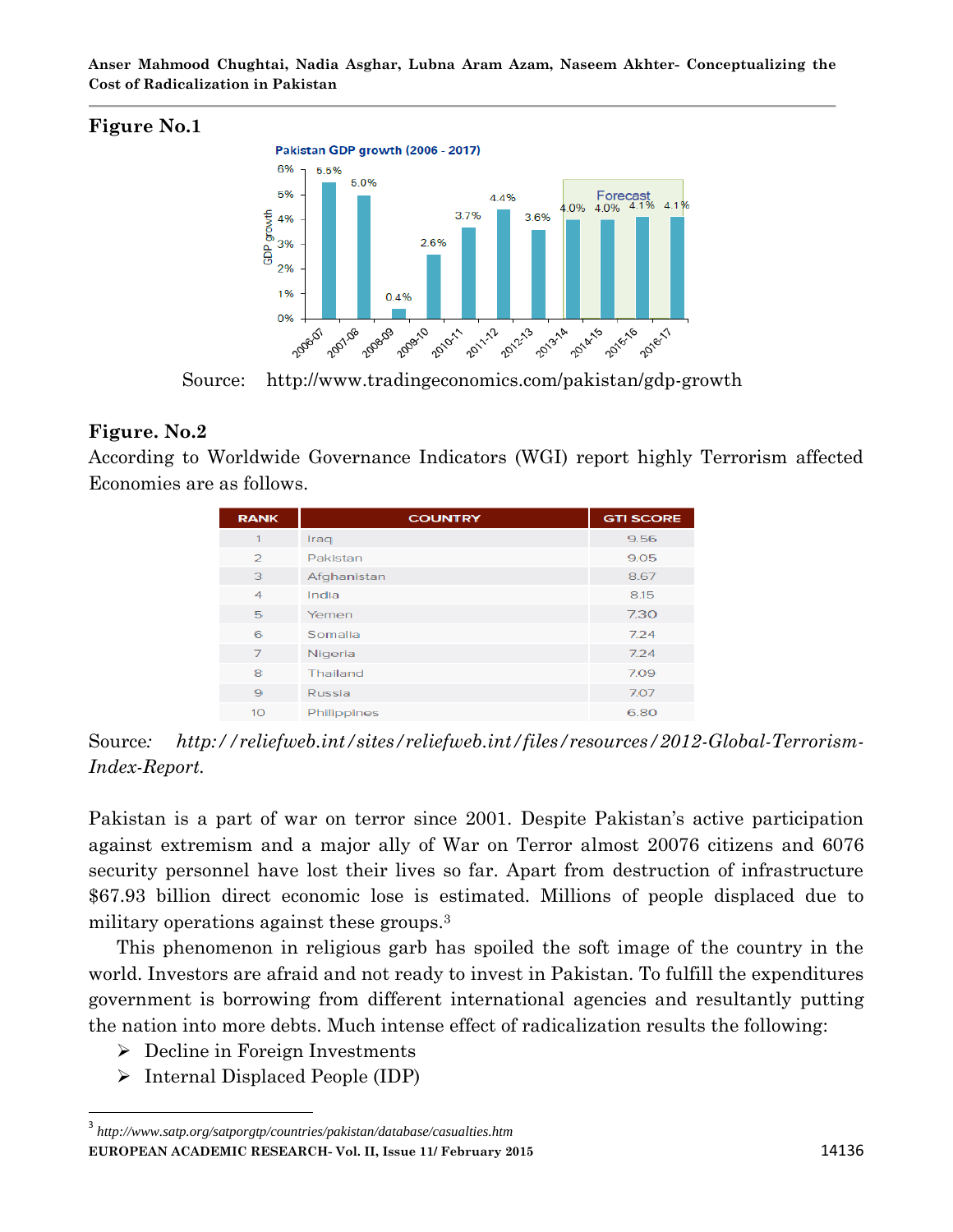**Anser Mahmood Chughtai, Nadia Asghar, Lubna Aram Azam, Naseem Akhter- Conceptualizing the Cost of Radicalization in Pakistan**

- $\triangleright$  Raise in Unemployment
- $\triangleright$  Decline in Stock Exchange
- $\triangleright$  Increase in Smuggling

#### **Effect of radicalization on Macroeconomic Variables (Theoretical Framework)**

#### **1. Exchange Rate:**

The phenomenon of radicalization is adversely affecting the money demand. As prices are increasing due to the high cost of production that result in rise in inflation and demand for money. Inflation also causes the depreciation due to which exports become cheaper and imports become expensive. Expected return in deposits also reduces which discourages the savings. At the other hand to fulfill the expenditure government prints new currency notes, then money supply increases in the market that also results in depreciation of currency i.e., increase in exchange rate.

#### **2. Inflation:**

The phenomenon of radicalization leads towards rise in inflation and if the inflation in a country increases it leads to depreciation in currency and vice versa. Inflation has inverse or indirect relationship with the value of the currency. Decrease in investments leads to lesser output that results in increase in prices. Inflation also curtails the expected return on the deposit domestic currency that is a major source of investment.

#### **3. Investment:**

Investment decreases due to the fear of insecurity in a country. Fear of losing investment prevents the investor to invest. Less investment leads to less employment, which leads to decrease in wages hence aggregate demand and living standard of the people.

#### **4. Capital Inflow and Outflow**

Foreign Direct Investment (FDI) is also a considered as a strong factor of economy that creates mutual benefits, sharing knowledge, skills and innovations. Due to terrorism foreign capital flees, inflow also decreases due to fear of loss of capital. Portfolio investment is also decreasing which leads to decrease in the value of domestic currency in terms of foreign currency.

#### **5. Net Export**

Difference of imports and exports is called net exports. Due to religious extremism and radicalization that leads to terrorism, imports of Pakistan have become expensive while exports are cheap. Due to which deficit in balance of payments is increasing. To fulfill the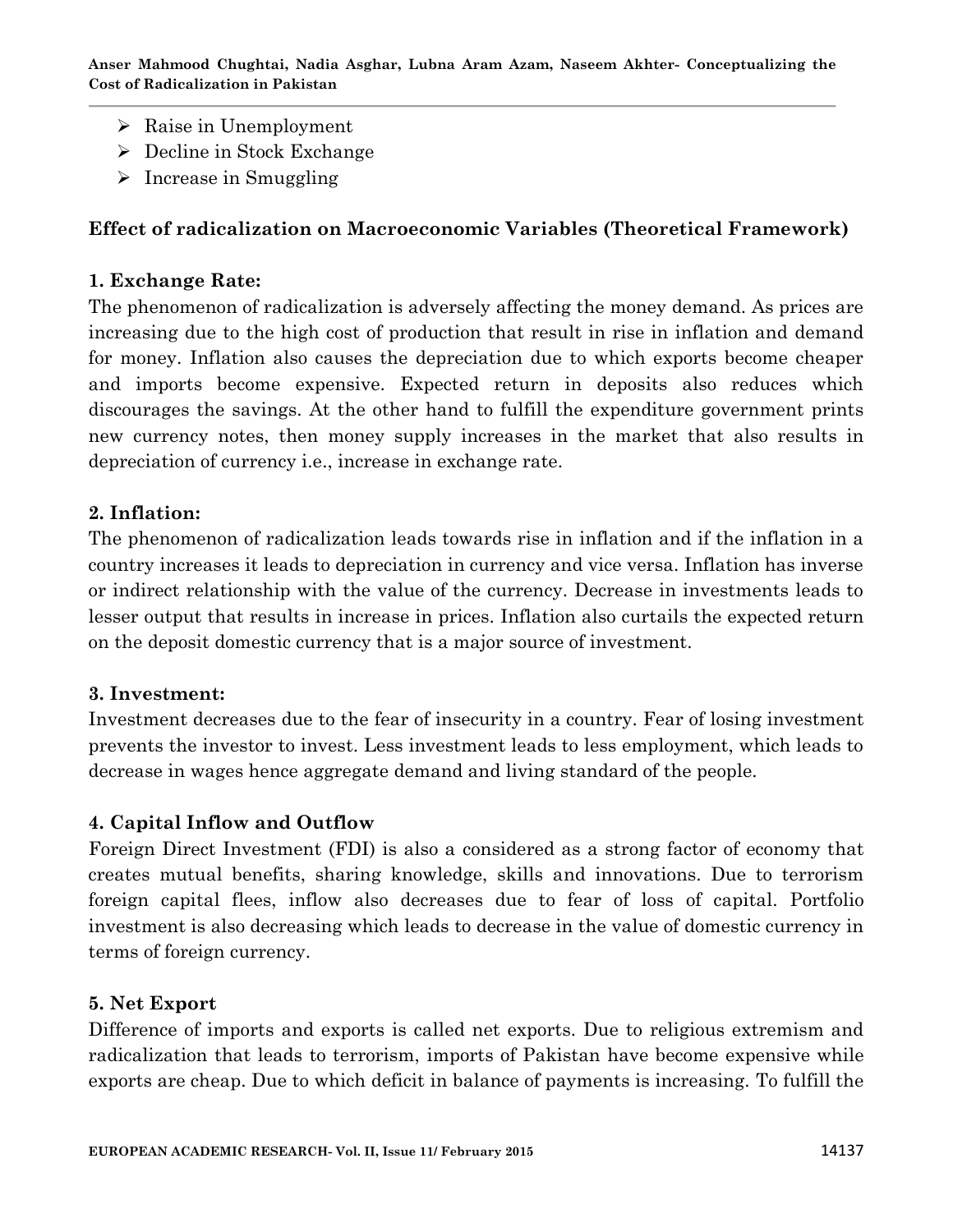crises devaluation of currency may take place. This fear never lets the investors to invest in such a country.

### **6. GNP:**

Market value of all final goods and services produced by the citizen of the country is called GNP. Instability is also a major factor that is created by this phenomenon. People have psychological pressures and depression that reduces the productivity of the workers. Due to which GNP declines. But in Pakistan GNP is not declining because due to the inflation market value of goods and services is increasing. Therefore it is said that GNP is not a good economic measure as it ignores the happiness, well-being and prosperity of the people.

### **Conclusion**

Above discussion concludes that militancy by extremist groups is badly affecting the whole nation. Economy of the state is getting weaker and weaker with the passage of time consequently posing big threat to every citizen of the country in terms of poverty, food insecurity and unemployment. Moreover, different psychological problems are also arising which are causing disharmony, frustration and disturbance in the society. If the terrorism in the country is not curbed or stopped, the situation will be more vulnerable in coming years. It is the responsibility of the government particularly and all the citizens as well to contribute for pulling out the country from this termite in the form of terrorism that is shallowing the roots of the state of the Pakistan.

### **Suggestions**

- $\triangleright$  Government should employ a participatory approach by including all the segments of the society and reach to some conclusion to carry out some strategic activity against these groups.
- $\triangleright$  Government should start negotiation with non-state actors for the peace process and prosperity in the country.
- Government should provide security to foreign investor.
- $\triangleright$  Government should stop the depreciation of domestic currency in foreign exchange market through sterilization.
- Deficit in balance of payment may be curtailed by exporting final goods instead of raw material.
- $\triangleright$  Peace seminar and workshops may be conducted in areas that are the major victim of these violent and extremist acts by the terrorists.